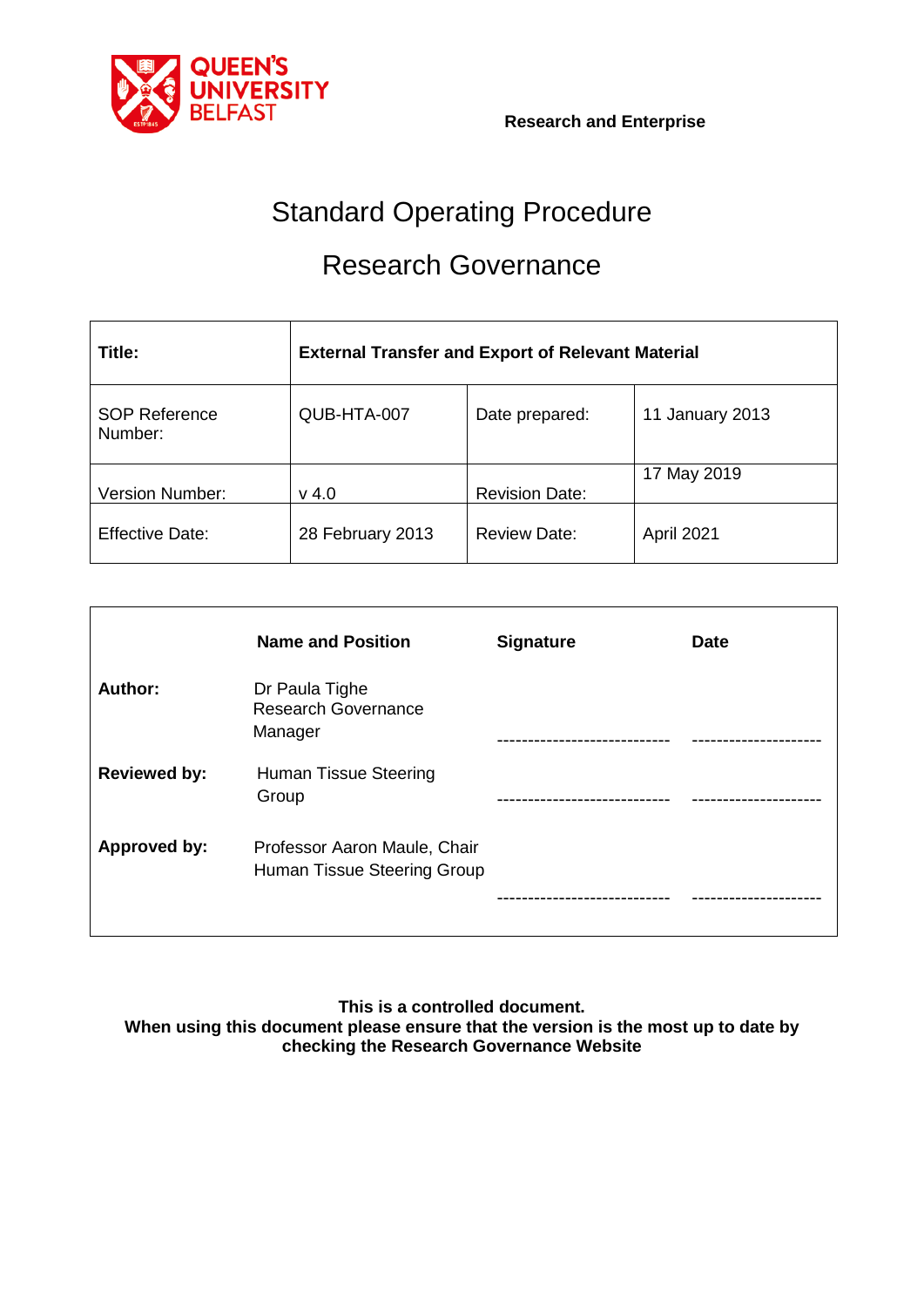# **Do Not Copy**

# Revision Log

| <b>Previous Version</b><br>number | Date of<br>Review/Modification | Reason for<br>Review/Modification                                                                                | <b>New Version Number</b> |
|-----------------------------------|--------------------------------|------------------------------------------------------------------------------------------------------------------|---------------------------|
| 009/003                           | 11/01/2013                     | Rewrite because of<br>integration to Research<br>Governance                                                      | v1.0                      |
| Final $v$ 1.0                     | 07/01/2015                     | <b>Periodic Review</b>                                                                                           | Final $v$ 2.0             |
| Final $v2.0$                      | 10/04/2017                     | Review in response to<br><b>Human Tissue</b><br>Authority's Codes of<br><b>Practice and Standards</b><br>update. | Final $v3.0$              |
| Final 3.0                         | 17/05/2019                     | Periodic review. Logo<br>and name of Chair<br>updated on cover page.<br>Web links updated.                       | Final $v4.0$              |
|                                   |                                |                                                                                                                  |                           |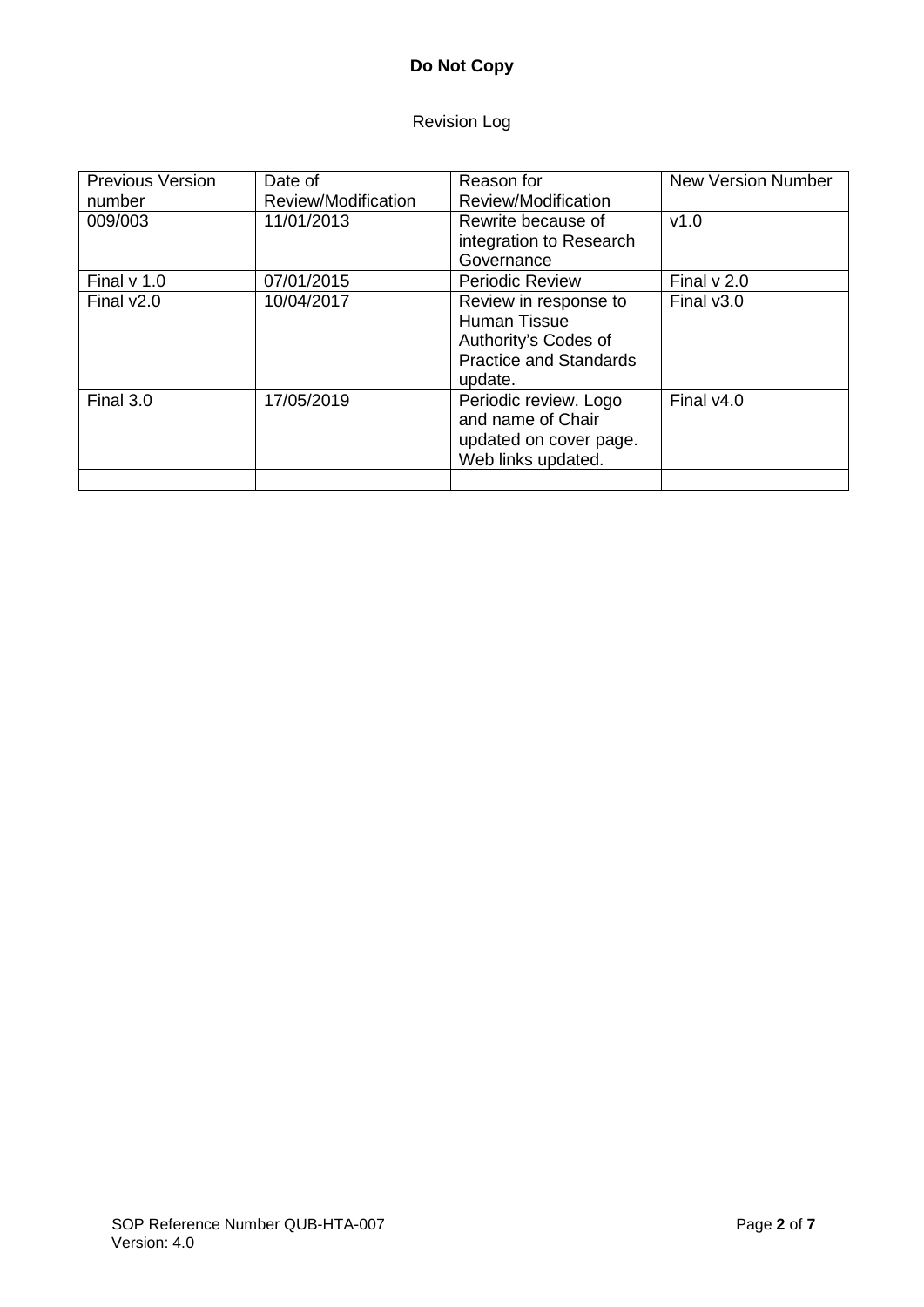### **1. Purpose**

This Standard Operating Procedure (SOP) describes the processes involved and requirements for the external transfer and export of relevant material from Queen's University Belfast.

### **2. Introduction**

The Human Tissue Act 2004 (HT Act) came into force on the 01 September 2006 and provides a framework for regulation of research involving the removal, storage, use and disposal of human tissue. The Human Tissue Authority (HTA) Code of Practice and Standards E Research , provides guidance on the standards expected for establishments exporting human tissue.

The HTA defines 'export' as transfer from England, Wales or Northern Ireland to a place outside these countries. Transfer of relevant material to Scotland is defined as export. External transfer is transfer from the University to premises within England, Wales and Northern Ireland.

### **3. Scope**

This SOP applies to all members of University staff; both academic and support staff as defined by Statute 1 and including honorary staff and students who are involved with the transfer or export of relevant material from Queen's University Belfast.

Note: Human tissue samples collected as part of a clinical trial of an investigative medicinal product (CTIMP) or samples acquired and stored in the Northern Ireland Biobank will have their own procedures and requirements and should not follow this SOP.

#### **4. Responsibilities**

#### **4.1 Designated Individual**

The Designated Individual (DI) is responsible for ensuring that appropriate transfer and export procedures are in place and that the storage premises are suitable as required by the terms of the HTA licence**.**

#### **4.2 Person Designated**

The Person Designated (PD) is responsible for providing advice and guidance on the transfer and export of relevant material for their area as required.

#### **4.3 Chief Investigator or Custodian**

The Chief Investigator (CI) or custodian of the material is responsible for ensuring all relevant material is transferred or exported in accordance with the requirements of this SOP and that appropriate records are maintained.

#### **4.4 Researcher and Support Staff**

The researcher and/or other support staff undertaking tasks related to the transfer or export of human tissue samples must ensure that these are carried out in accordance with this SOP and that appropriate records are maintained.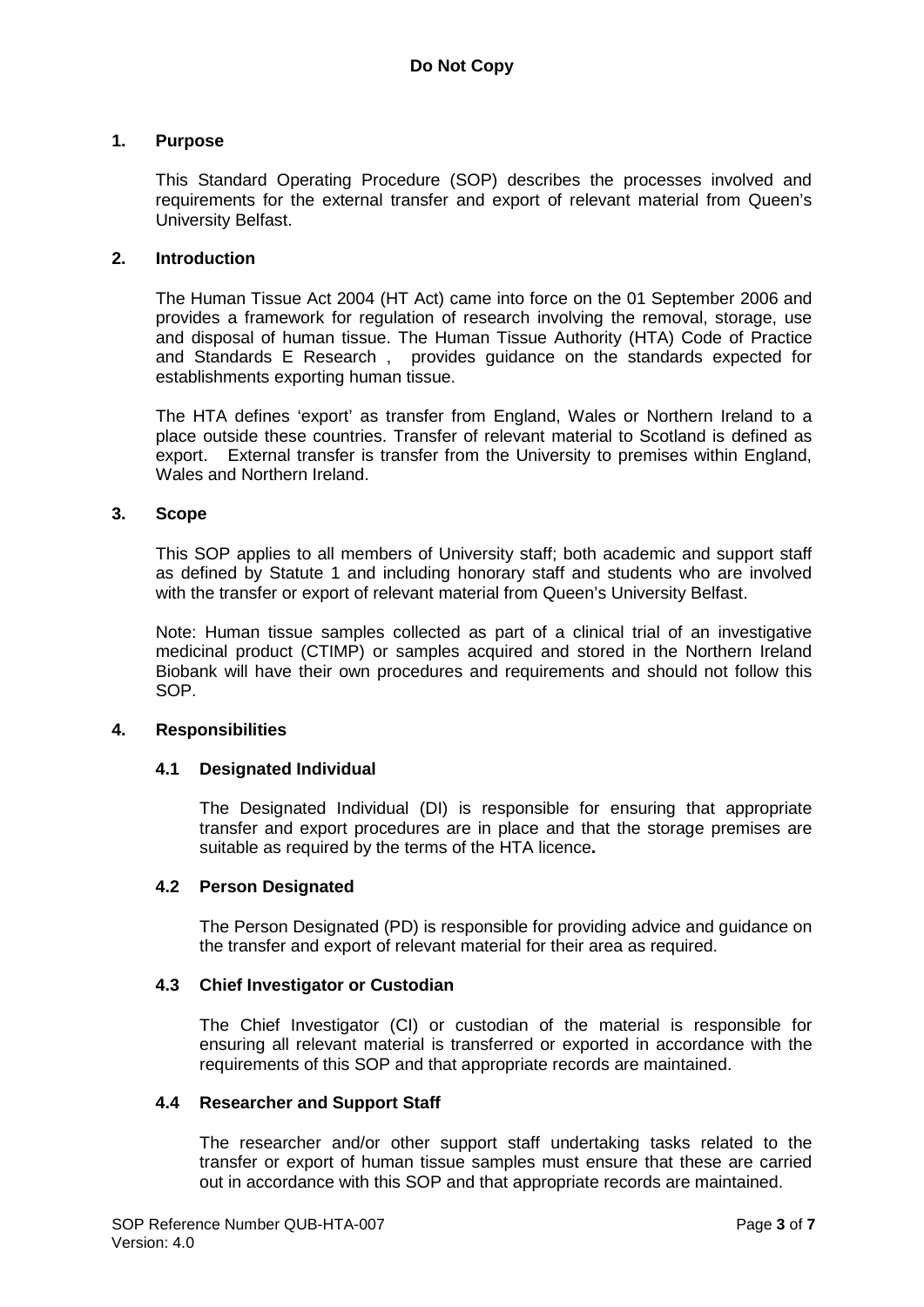# **5. Procedure**

# **5.1 Consent**

Exported material must be used, handled, stored, transported and disposed of in accordance with the consent provided by the donor of the material. Prior to external transfer or export of relevant material, the sender (CI or custodian) must check the terms of the donor consent and ensure that there is consent for the sample transfer and if appropriate consent for use in future research.

# **5.2 Anonymisaton**

Samples must be sent in an anonymised form, unless there is explicit consent for transferring identifiable information from the research participant and this has been approved by a Research Ethics Committee.

# **5.3 Material Transfer Agreements**

In circumstances where material collected before or after the implementation of the HT Act, is being transferred from the University licensed site to another organisation, and there are no existing research agreements in place to govern the transfer (eg service level agreement, collaboration agreement or clinical trial agreement) then a Material Transfer Agreement (MTA) is required.

MTAs define the terms and conditions of sample transfer, including requirements for ethical approval, confidentiality, intellectual property and commercial use, publication rights, liability, description of material, intended use and disposal/return arrangements of the material following completion of the research.

A Request for External Transfer or Export of Human Tissue form (Appendix 1) or a Contracts Request Form (available via QOL) must be completed and submitted to the Research Governance Team or Research Contracts Team respectively, prior to any external transfer. Research Governance and the Contacts Team will liaise to ensure a MTA is drafted and that sign-off from an authorised University signatory is obtained. Individual CIs or researchers cannot sign a MTA on behalf of the University.

Where a MTA is required, authorised signatories from the sending and receiving organisations must both sign the agreement before any samples are sent.

# **5.4 QOL Tissue Register and Records**

The CI (or designated researcher) must maintain a register of when the samples were transferred and to whom.

The QOL Tissue Register must be updated when any relevant material is externally transferred or exported from the University (see QUB-HTA-001).

Records of transport and delivery, Material Transfer Agreements (MTAs) or Service Level Agreements (SLAs) must be maintained.

# **5.5 Transportation**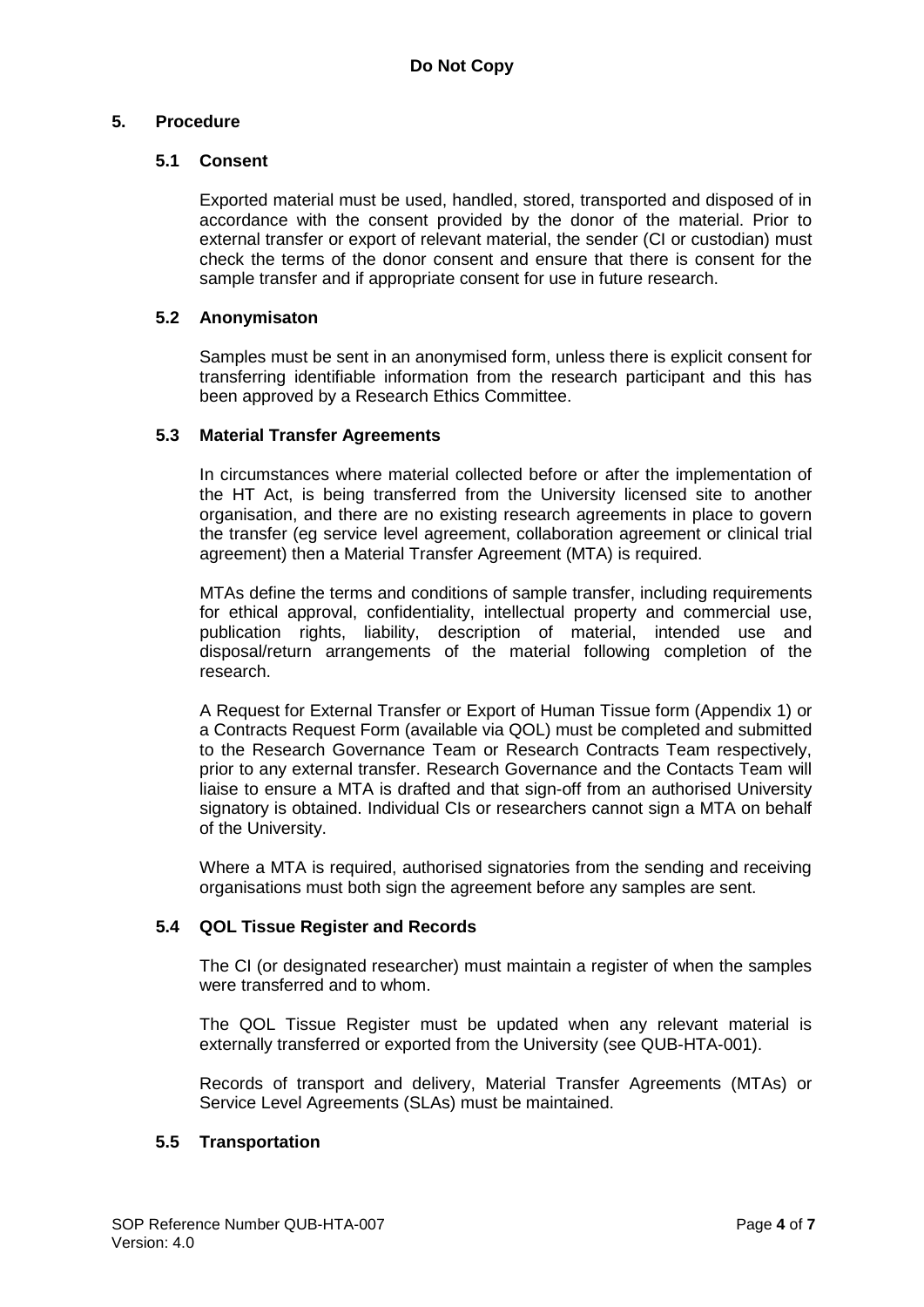# **Do Not Copy**

Relevant material must be packaged and transported in accordance with any applicable regulations for hazardous material (eg the International Air Transport Association (IATA) Dangerous Goods Regulations, European Agreement concerning the International Carriage of Dangerous Goods by Road (ADR), Regulations Concerning the International Carriage of Dangerous Goods by Rail (RID), International Maritime Dangerous Goods (IMDG) Code).

#### **6. References**

Human Tissue Authority Code of –Practice and Standards E Research <https://www.hta.gov.uk/hta-codes-practice-and-standards> (last accessed May 2019)

Human Tissue Authority Code of Practice and Standards A Guiding Principles and the Fundamental Principle of Consent: <https://www.hta.gov.uk/hta-codes-practice-and-standards> (last accessed May 2019)

#### Human Tissue Authority definition of relevant material

[https://www.hta.gov.uk/policies/list-materials-considered-be-%E2%80%98relevant](https://www.hta.gov.uk/policies/list-materials-considered-be-%E2%80%98relevant-material%E2%80%99-under-human-tissue-act-2004)[material%E2%80%99-under-human-tissue-act-2004](https://www.hta.gov.uk/policies/list-materials-considered-be-%E2%80%98relevant-material%E2%80%99-under-human-tissue-act-2004) (last accessed May 2019)

#### QUB Safety Service

[https://www.qub.ac.uk/directorates/EstatesDirectorate/UniversitySafetyService/Healtha](https://www.qub.ac.uk/directorates/EstatesDirectorate/UniversitySafetyService/HealthandSafetyPolicy/) [ndSafetyPolicy/](https://www.qub.ac.uk/directorates/EstatesDirectorate/UniversitySafetyService/HealthandSafetyPolicy/) (last accessed May 2019)

**7. Appendices**

Appendix 1 Request for External Transfer or Export of Human Tissue Form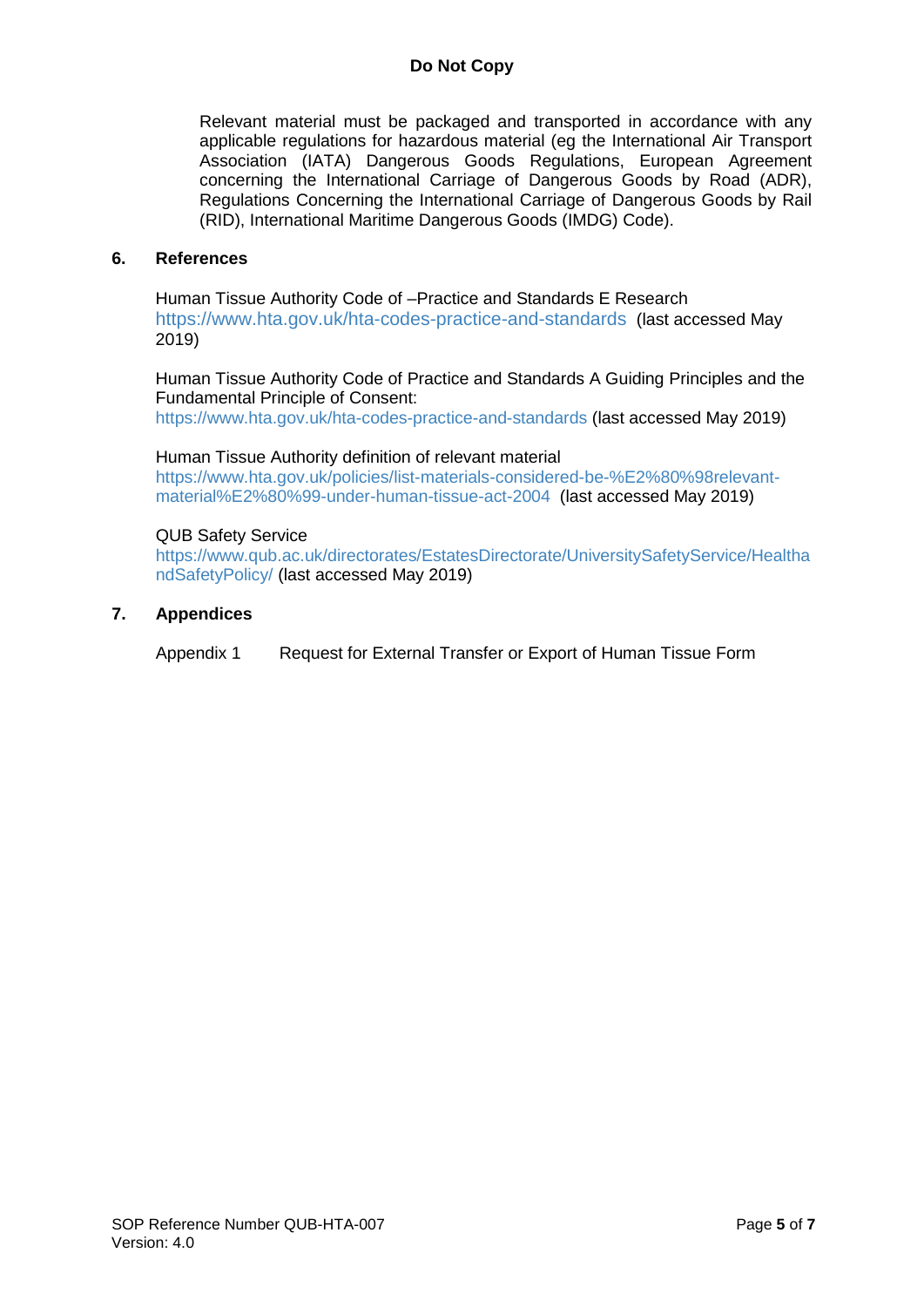QUB-HTA-007 Appendix1



# **Request for External Transfer or Export of Human Tissue**

To be completed by the Chief Investigator or Custodian responsible for undertaking the external transfer or export of relevant material from the University and submitted to the Research Governance Team [\(researchgovernance@qub.ac.uk\)](mailto:researchgovernance@qub.ac.uk).

| Chief Investigator/Custodian details                              |                 |        |  |  |
|-------------------------------------------------------------------|-----------------|--------|--|--|
| Name:                                                             | Title:          |        |  |  |
| Contact details:                                                  | Address/Centre: |        |  |  |
| E-mail:                                                           |                 |        |  |  |
| Telephone:                                                        |                 |        |  |  |
| <b>Study Details</b>                                              |                 |        |  |  |
| <b>Research Study Title:</b>                                      |                 |        |  |  |
| Has appropriate consent for the use of the samples been obtained? |                 | Yes/No |  |  |
| Are you a named co-investigator?                                  |                 | Yes/No |  |  |
| <b>Ethical Approval Reference Number</b>                          |                 |        |  |  |
| Materials Transfer Agreement (MTA) reference (if appropriate)     |                 |        |  |  |
| <b>Recipient details</b>                                          |                 |        |  |  |
| Name of recipient organisation                                    |                 |        |  |  |
| Address/country of recipient organisation                         |                 |        |  |  |
| Name of the recipient                                             |                 |        |  |  |
| Name of the authorised signatory for the                          |                 |        |  |  |
| recipient organisation                                            |                 |        |  |  |
| <b>Sample details</b>                                             |                 |        |  |  |
| Type of sample (eg liver biopsy)                                  |                 |        |  |  |
| Quantity of samples (eg 10 x 0.5g)                                |                 |        |  |  |
| <b>Storage Conditions</b>                                         |                 |        |  |  |
| Under what conditions will the samples be                         |                 |        |  |  |
| stored? (eg -80°C)                                                |                 |        |  |  |
| <b>Use/Analysis</b>                                               |                 |        |  |  |
| Description of how the relevant material will be used:            |                 |        |  |  |
|                                                                   |                 |        |  |  |
|                                                                   |                 |        |  |  |
|                                                                   |                 |        |  |  |
| Planned fate of samples following project completion              |                 |        |  |  |
| (in accordance with the terms of the MTA or other agreement)      |                 |        |  |  |
| Return to Queen's University Belfast                              |                 | Yes/No |  |  |
| Transfer to another organisation                                  |                 | Yes/No |  |  |
| If yes, give details:                                             |                 |        |  |  |
| Retain samples                                                    |                 | Yes/No |  |  |
| Disposal                                                          |                 | Yes/No |  |  |